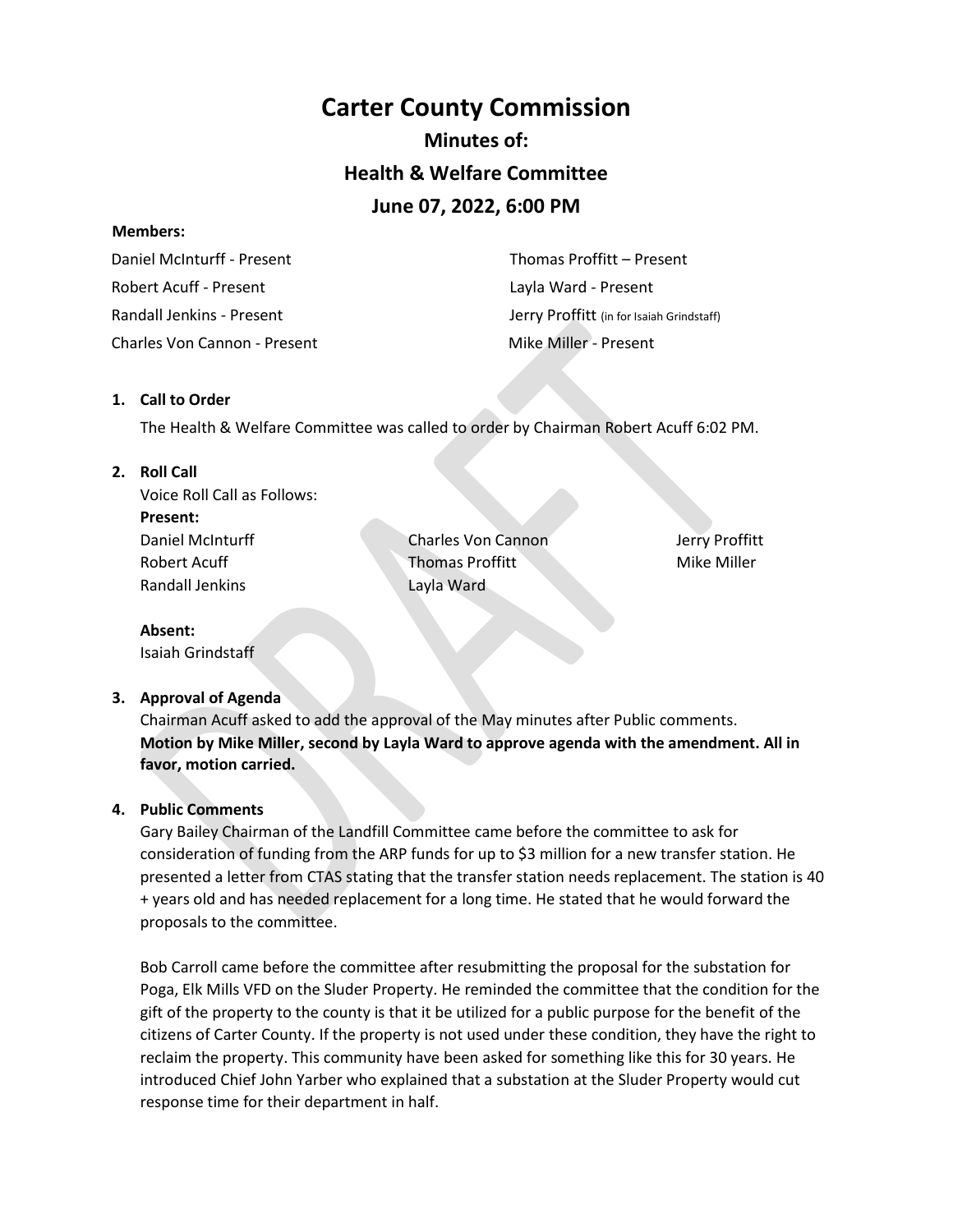Logan Fuller, Carter County Employee came before the committee asking for them to remember the employees and approve the proposed bonus.

**5. Approval of the minutes from the previous meeting Motion by Randall Jenkins, second by Mike Miller to approve the minutes from the previous meeting.**  Voice Roll Call as Follows: **Yes:** Robert Acuff Randall Jenkins Thomas Proffitt Layla Ward Mike Miller **Abstain:** Daniel McInturff Charles Von Cannon Jerry Proffitt

**With five (5) yes votes, three (3) abstain, motion carried.** 

## **6. Maternity Leave Policy Discussion**

Chairman Acuff stated that it was requested that the county come up with a better maternity leave policy to include fathers and parents of newly adopted children. Attorney Hardin stated that it does apply to mother and father, for biological and adopted children. It is up to four (4) months. The only thing that they don't get now is pay, they can utilize their vacation pay and sick pay. They can also utilize the Family Medical Leave if it is a qualified medical leave7RPP3Y27RPP3Y2. There were several points of discussion about what benefits would be accrued during leave and what the pay would be. With county wages being low, a better maternity leave policy would be an incentive for employment. There was discussion about paying the employee during that time because the money has already been budgeted to pay that employee. It was agreed that the topic would be tabled till next month.

#### **7. ARP Funding and Prioritization Issues**

• Carter County / SkyLine/SkyBest Fiber Based Internet \$3,200,000 (\$2,500,000 with \$600,000 coming from the general fund and \$100,000 from Carter Count Schools) **Motion by Randall Jenkins, second by Mike Miller to keep this on the list.**  Voice Roll Call as Follows: **Yes:** Daniel McInturff Thomas Proffitt

Robert Acuff Randall Jenkins Charles Von Cannon Layla Ward Jerry Proffitt Mike Miller

#### **With eight (8) yes votes, motion carried.**

• Carter County EMS – Ambulance - \$241,124

There was discussion about the EMS having a request for an Ambulance on budget and on the ARP Funds. It was decided that the vehicles were different and would serve different purposes. **Motion by Daniel McInturff, second by Jerry Proffitt to keep this on the list.**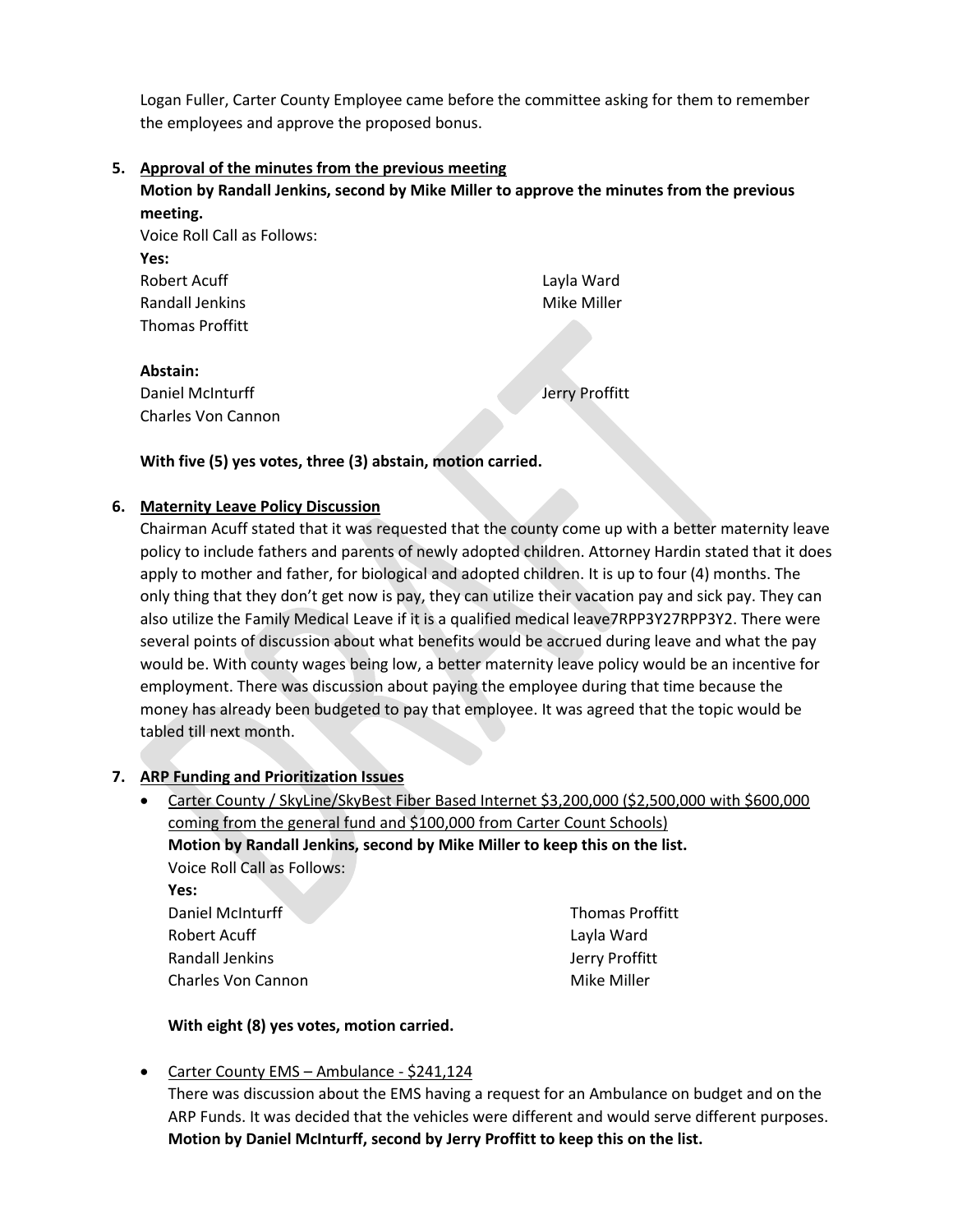Voice Roll Call as Follows: **Yes:** Daniel McInturff Robert Acuff Randall Jenkins Charles Von Cannon

Thomas Proffitt Layla Ward Jerry Proffitt Mike Miller

#### **With eight (8) yes votes, motion carried.**

• Carter County Health Department – 127,700

**Motion by Layla Ward, second by Charles Von Cannon to keep this on the list.**  Voice Roll Call as Follows:

**Yes:** Daniel McInturff Robert Acuff Randall Jenkins

Charles Von Cannon

Charles Von Cannon

Thomas Proffitt Layla Ward Jerry Proffitt Mike Miller

Mike Miller

#### **With eight (8) yes votes, motion carried.**

- Carter County Essential Employees Bonuses 306 x \$5,000 = \$1,530,000 It was agreed that this would be discussed later in the meeting.
- Carter County 911 Mobile Ready Emergency Center \$47,375 **Motion by Randall Jenkins, second by Thomas Proffitt to keep this on the list.**  Voice Roll Call as Follows: **Yes:** Daniel McInturff Robert Acuff Randall Jenkins Thomas Proffitt Layla Ward Jerry Proffitt

# **With eight (8) yes votes, motion carried.**

- Carter County Fire Association 4 x \$150,000 = \$600,000
- Carter County Watauga VFD \$150,000 It was agreed that they link these two projects together. **Motion by Randall Jenkins, second by Jerry Proffitt to keep both on the list.**  Voice Roll Call as Follows: **Yes:** Daniel McInturff Thomas Proffitt

| Layla Ward     |
|----------------|
| Jerry Proffitt |
| Mike Miller    |
|                |

#### **With eight (8) yes votes, motion carried.**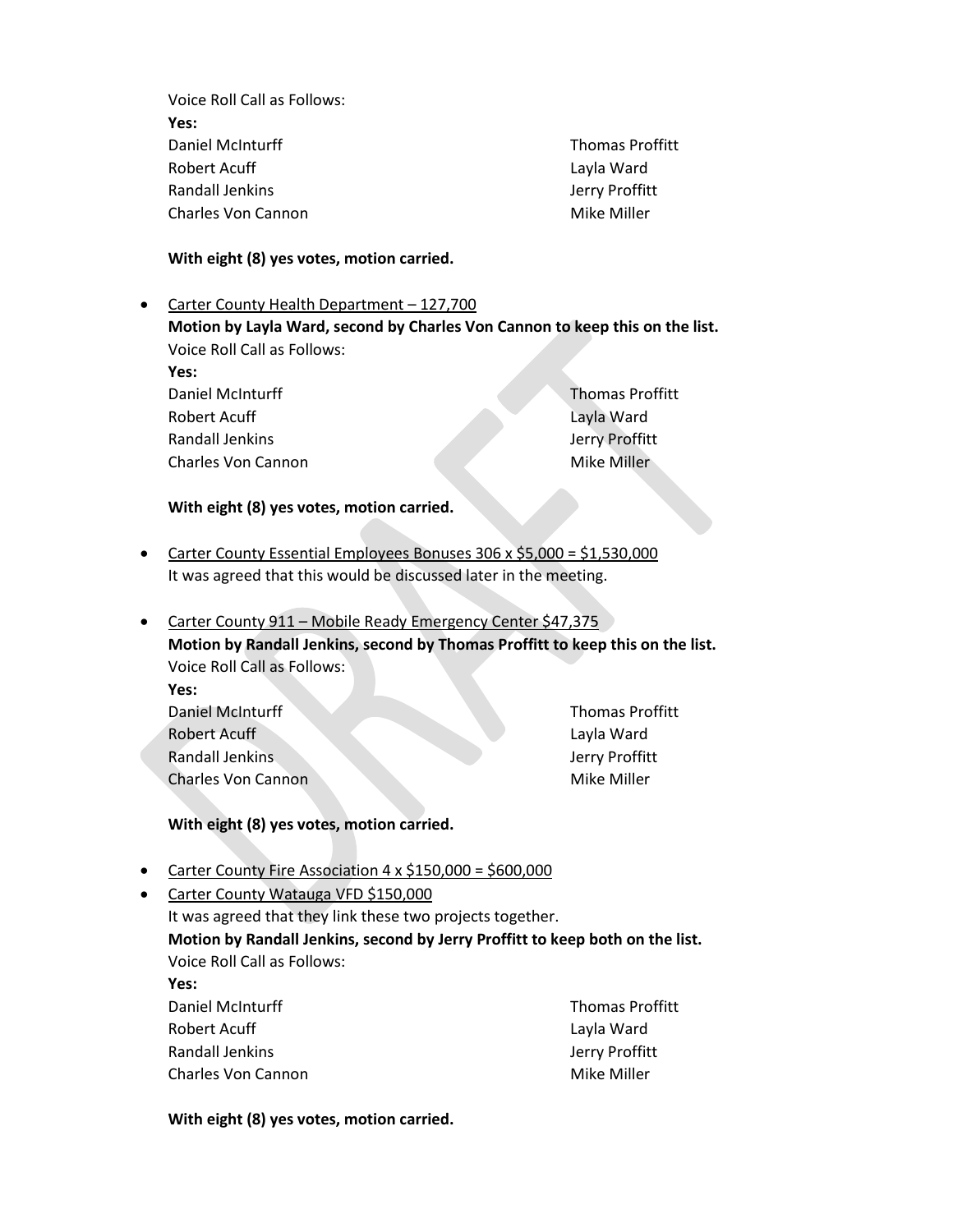• Friends of the Animal Shelter Spay and Neuter Facility \$655,000

Chairman Acuff sent out an email from the comptroller's office stating that it would qualify for the funds.

# **Motion by Randall Jenkins, second by Thomas Proffitt to keep this on the list.**

Daniel McInturff asked how many non-profits did they have that didn't make the list? Voice Roll Call as Follows:

| .                  |                        |
|--------------------|------------------------|
| Daniel McInturff   | <b>Thomas Proffitt</b> |
| Robert Acuff       | Layla Ward             |
| Randall Jenkins    | Jerry Proffitt         |
| Charles Von Cannon | Mike Miller            |
|                    |                        |

## **With eight (8) yes votes, motion carried.**

**Yes:**

## • Poga, Elk Mills 30' x 40' Building \$154,942; Fire Pumper \$312,550 = \$467,492

Mayor Woodby stated that this would have to go through a bid process. Mr. McInturff stated that this number is going to go up. Mayor Woodby asked for this to bel left on the budget for ARP and if it went over it could go to budget for further funding. Finance Director stated that it could be reserved as no more than the amount asked for and other funding could come from budget or fund raising. It was suggested that the amount to be raised to no more than \$500,000.

## **Motion by Mike Miller, second by Daniel McInturff to keep this on the list but raise it to \$500.000.**

Voice Roll Call as Follows: **Yes:** Daniel McInturff Robert Acuff Randall Jenkins Charles Von Cannon

Thomas Proffitt Layla Ward Jerry Proffitt Mike Miller

# **With eight (8) yes votes, motion carried.**

• Constables of Carter County \$48,000

# **Motion by Thomas Proffitt, second by Jerry Proffitt to keep this on the list.**  Voice Roll Call as Follows:

**Yes:** Daniel McInturff Robert Acuff Randall Jenkins

Charles Von Cannon

Thomas Proffitt Layla Ward Jerry Proffitt Mike Miller

# **With eight (8) yes votes, motion carried.**

• Danner Bridge Replacement, 1<sup>st</sup> Utility District \$13,898.15 (est) Blevins Hollow Bridge Replacement, 1<sup>st</sup> Utility District \$55,212.15 (est) Chairman Acuff stated that it had already been voted on and he suggested that they be voted on together.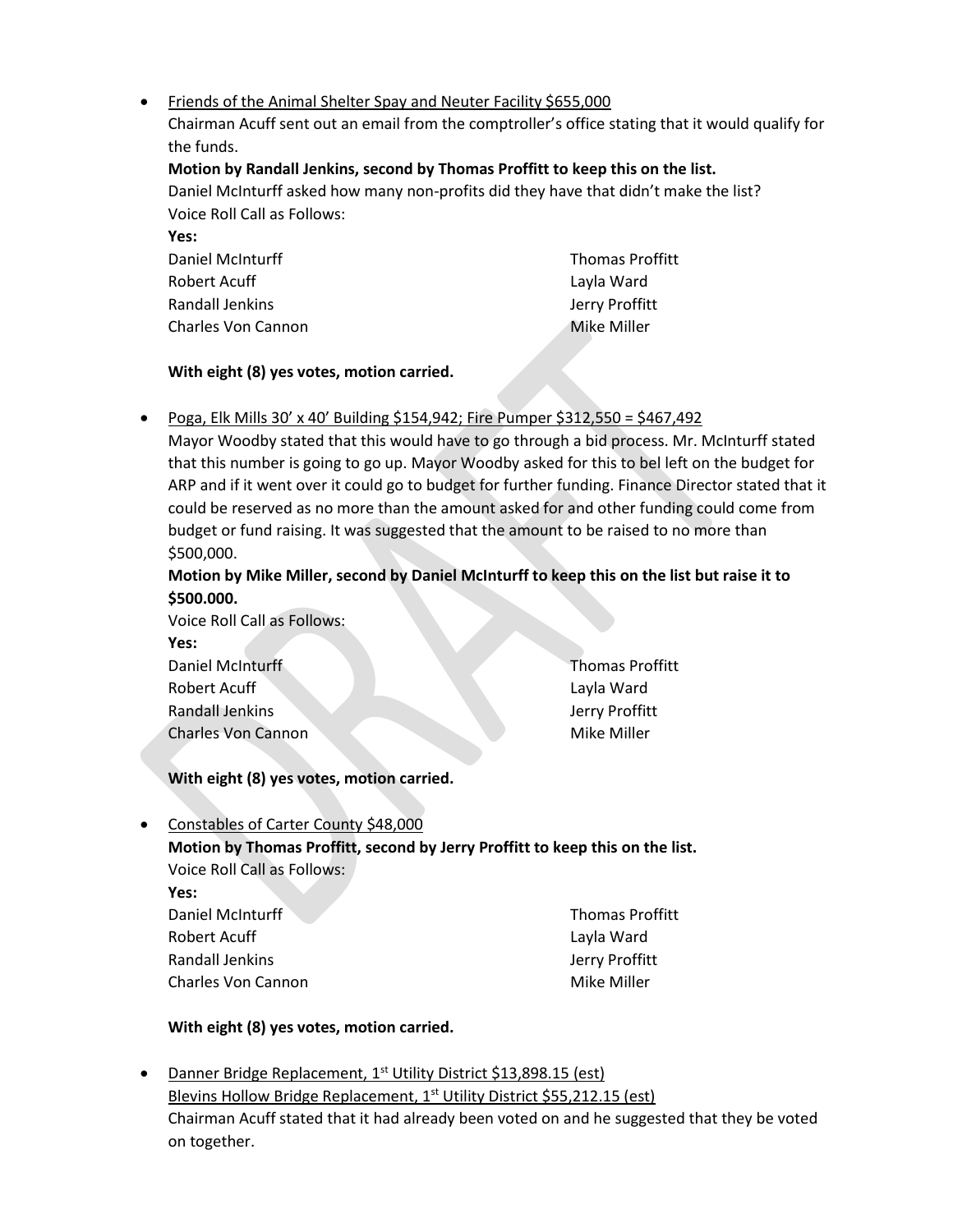### **Motion by Daniel McInturff, second by Thomas Proffitt to keep both on the list.**

Voice Roll Call as Follows:

**Yes:** Daniel McInturff Robert Acuff Randall Jenkins Charles Von Cannon

Charles Von Cannon

Thomas Proffitt Layla Ward Jerry Proffitt Mike Miller

### **With eight (8) yes votes, motion carried.**

• United Way of East TN Highlands in Carter County, \$50,000 Mr. McInturff asked if there could be a guarantee that this money will stay in Carter County. Chairman Acuff stated that that was in the proposal. **Motion made by Randall Jenkins, second by Layla Ward to keep this on the list.**  Voice Roll Call as Follows: **Yes:** Daniel McInturff Robert Acuff Randall Jenkins Thomas Proffitt Layla Ward Jerry Proffitt Mike Miller

#### **With eight (8) yes votes, motion carried.**

• Carter County First Responders Radio Communication, \$3,700,000 (est). Chairman Acuff stated that they still don't have a tower cost, so this number is going to increase.

## **Motion by Randall Jenkins, second by Layla Ward to keep this on the list.**  Voice Roll Call as Follows:

**Yes:**

**Yes:**

| Daniel McInturff          | <b>Thomas Proffitt</b> |
|---------------------------|------------------------|
| Robert Acuff              | Layla Ward             |
| Randall Jenkins           | Jerry Proffitt         |
| <b>Charles Von Cannon</b> | Mike Miller            |

## **With eight (8) yes votes, motion carried.**

• Shepard's Inn \$77,426.75

**Motion by Mike Miller, second by Randall Jenkins to keep this on the list.** Voice Roll Call as Follows:

| <b>Thomas Proffitt</b> |
|------------------------|
| Layla Ward             |
| Jerry Proffitt         |
| Mike Miller            |
|                        |

#### **With eight (8) yes votes, motion carried.**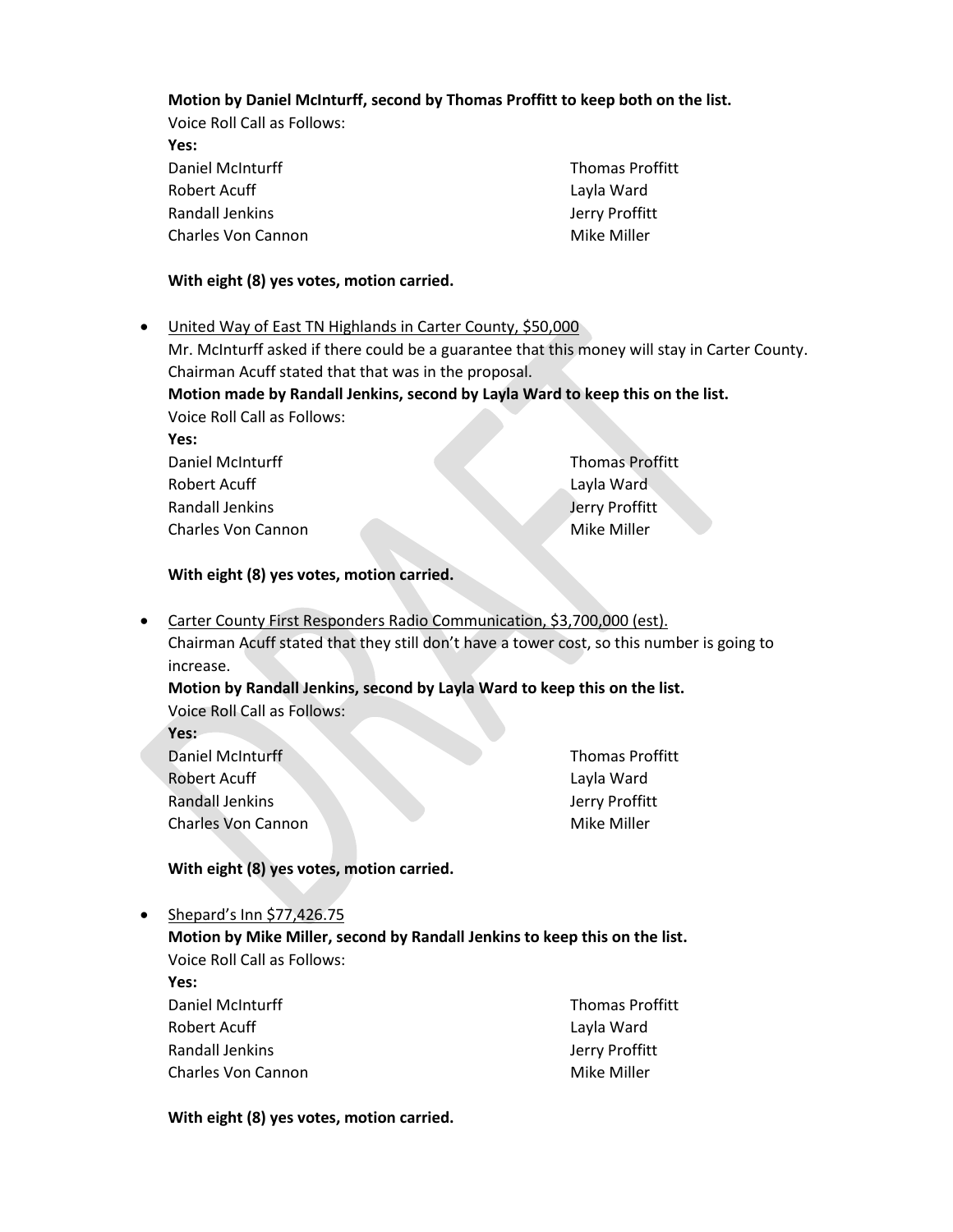## • Blue Mountanya Regional Water Treatment Plant, \$1,224,750

Chris Schuttler stated that he believes paying for this would be financing a private development for-profit project that will cost the county more than just getting it started. It will have future cost that the county will have to pay for. Mayor Woodby stated that there was a lot of unanswered questions with this project.

**Motion by Randall Jenkins, second by Jerry Proffitt to remove this from the list.** 

Voice Roll Call as Follows: **Yes:**

Daniel McInturff Robert Acuff Randall Jenkins Charles Von Cannon

Thomas Proffitt Layla Ward Jerry Proffitt Mike Miller

## **With eight (8) yes votes, motion carried.**

The committee took a 10-minute break

• **Revisit #4.** Carter County Essential Employees Bonuses 306 x \$5,000 = \$1,530,000 Discussion began about the number of employees who qualified for the bonus. Finance Director Carolyn Watson informed the committee that the qualifying dates are September 12, 2021 – November 21, 2021. There were 281 employees that qualified and 8 employees who retired in 2021 and 2022 and qualify. She handed out quotes for \$1000 through \$5000 per qualifying employee. Mayor Woodby stated that part of this money is available to the employees of the county who worked during the pandemic. She stated that she believes they deserve it. It was agreed upon that the bonus would be \$4000 per qualifying employee with the county paying the FICA taxes and the employee paying the Federal Taxes. This would come to a total of \$1,402,228.00. (Ms. Watsons worksheet attached)

**Motion by Thomas Proffitt, second by Charles Von Cannon to keep it on the list for a \$4.000 bonus with the county paying the FICA taxes and the employee paying the Federal.**  Voice Roll Call as Follows:

**Yes:** Robert Acuff Charles Von Cannon Thomas Proffitt

Layla Ward Jerry Proffitt Mike Miller

**No:** Randall Jenkins

**Abstain:** Daniel McInturff

## **With six (6) yes votes, one (1) no, one (1) abstain, motion carried.**

Chairman Acuff figured the number with all the above approved projects without the Landfills transfer station project, but adding the 10% match for TDEC, the total is \$10,774,009.40. When the five projects that have already committed funds are added back in the total is \$1,394,637 this gives us a total of \$12,8088,647. By his figures they need to cut \$1,135,356.05.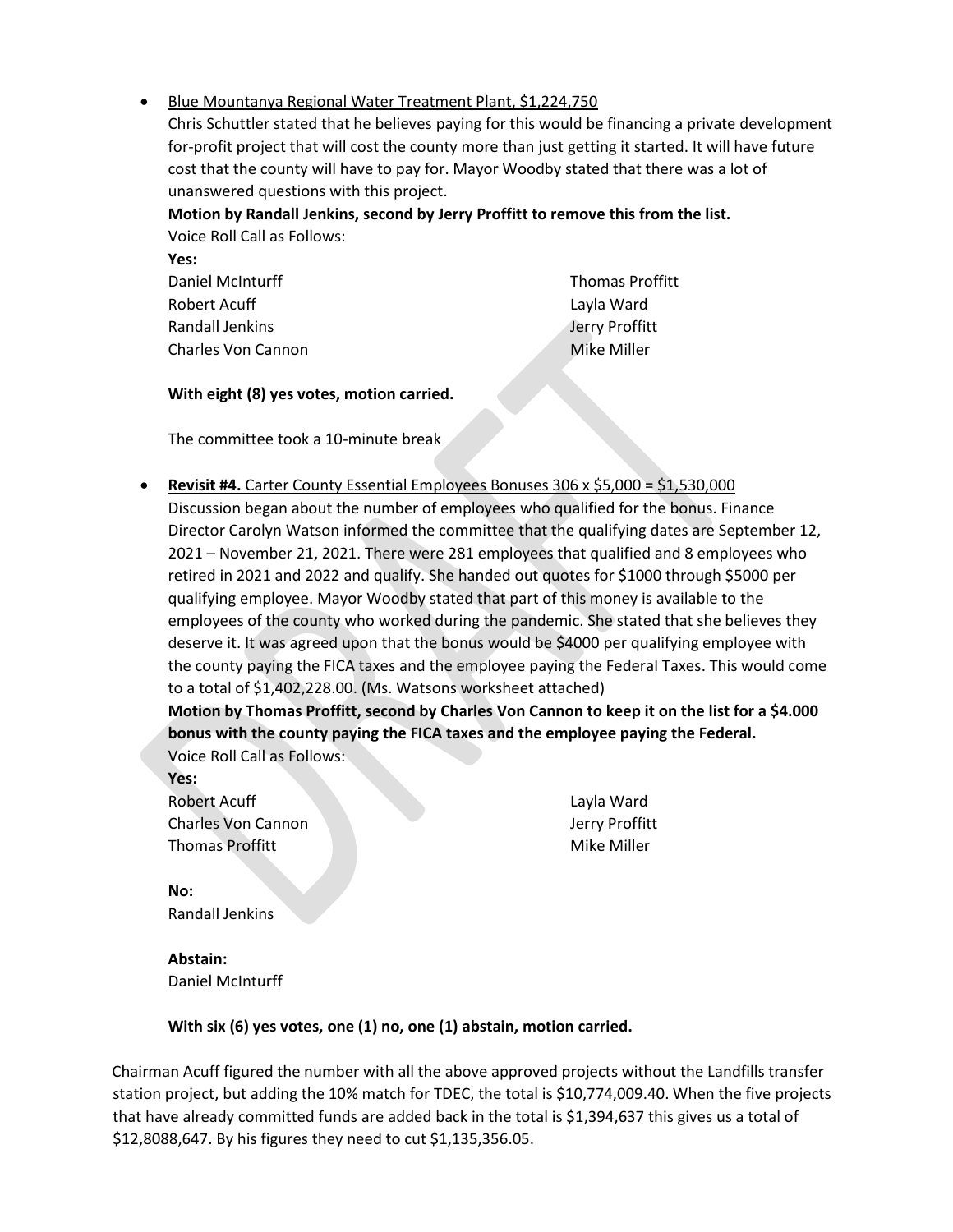Chairman Acuff stated that now that they have voted to keep or remove the requests, he would like to prioritize them.

- 1. Carter County / SkyLine/SkyBest Fiber Based Internet
- 2. Carter County First Responders Radio Communications
- 3. Carter County Essential Employees Bonuses
- 4. Carter County Fire Association / Carter County Watauga VFD
- 5. Poga, Elk Mills sub station
- 6. Constables of Carter County
- 7. Carter County 911
- 8. Carter County Health Department
- 9. Friends of the Animal Shelter Spay and Neuter Facility
- 10. Carter County EMS
- 11. Shepard's Inn
- 12. United Way
- 13. Bridges

Mayor Woodby suggested that the Danner Bridge and Blevins Hollow Bridge Projects be removed from the list and take that out of the fund balance.

Carolyn Watson stated that other financing options could be looked at for the landfill and the communications project because they would be easier to finance.

Attorney Hardin stated that all this committee needed to do is complete the full list and prioritize then send it to Financial Management, they will find alternative funding if needed and send it to Budget.

**Motion by Daniel McInturff, second by Thomas Proffitt to accept the prioritized list and send it to the Financial Management Committee.** 

Voice Roll Call as Follows: **Yes:** Daniel McInturff Robert Acuff Randall Jenkins

Charles Von Cannon

Thomas Proffitt Layla Ward Jerry Proffitt Mike Miller

**With eight (8) yes votes, motion carried.** 

#### **Projects with ARP Funds already Approved by Commission**

- 1. Stoney Creek VFD and Hampton VFD \$150,000 each = \$300,000
- 2. First Utility for Dry Hollow Waterline Extension \$382,250
- 3. First Tennessee Development Administrative Fee \$318,000
- 4. Purchase of 300 N Main Street \$295,000
- 5. Court Room Live Stream Equipment \$19,387.60

#### **TDEC Project List**

Discussion began with the updated recalculation for the TDEC funding from Ken Rea. (attached) **Motion by Mike Miller, second by Thomas Proffitt to accept TDEC list.** 

Voice Roll Call as Follows:

**Yes:**

Daniel McInturff **Robert Acuff Robert Acuff**